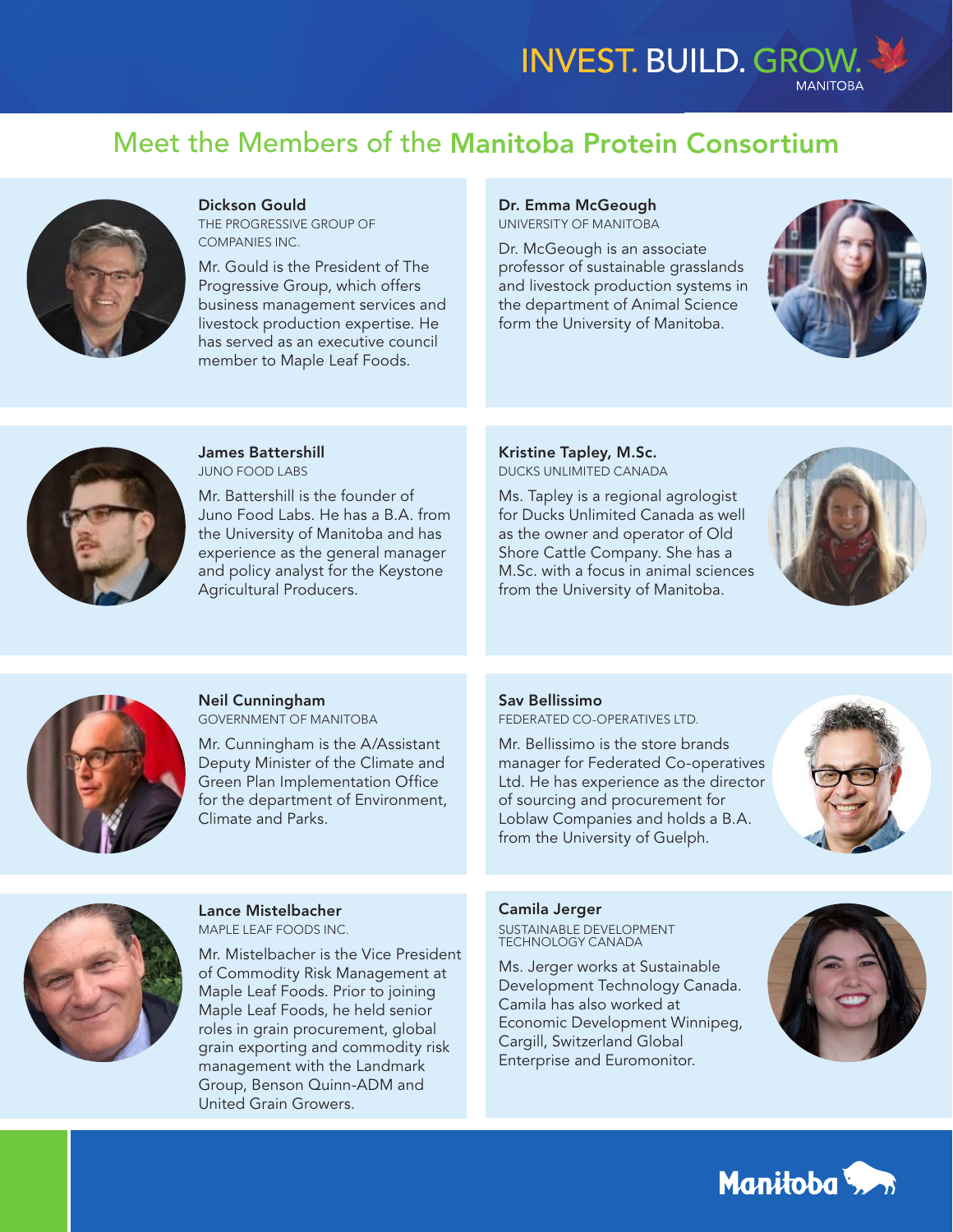# Meet the Members of the Strategic Advisory Body



Chris Anderson, M.Sc. PROTEIN INDUSTRIES CANADA

Mr. Anderson is the Chief Technology Officer at PIC, responsible for overseeing the Technology portion of PIC's \$153M co-investment program seeking to build collaborative research agreements across the plant-protein value chain.

## Carson Callum, M.Sc.

MANITOBA BEEF PRODUCERS

Mr. Callum is the General Manager for MBP. He grew up on a mixed grain and beef cattle farm south of Miami, Manitoba. He has a B.Sc. in Agriculture and a M.Sc. from the University of Manitoba where he majored in Animal Science.





Dominique Baumann, M.Sc. ROQUETTE CANADA

Mr. Baumann has been CEO of Roquette Canada since 2019. During his 36 years with Roquette, he has held multiple leadership positions. He graduated with an M.Eng. in Food Process and Science from Agoparistech (France).

#### Duncan Morrison

MANITOBA FORAGE & GRASSLAND ASSOCIATION (MFGA)

Mr. Morrison has been the executive Director of MFGA for the last six years. He is also an award winning writer, editor, and a communications professional by trade.





Denis Tremorin, P.Ag., M.Sc. PULSE CANADA

Mr. Tremorin is Director of Sustainability at Pulse Canada and is a Professional Agrologist with 15 years of experience. Denis received his M.Sc. in Agroecology and Soil Science from the University of Manitoba.

### David Wiens

DAIRY FARMERS OF MANITOBA/ DAIRY FARMERS OF CANADA

Mr. Wiens has been the Chair of Dairy Farmers of Manitoba since 2006 and a Director with the Dairy Farmers of Canada board since 2009. In 2011, he was elected to the position of Vice-President.



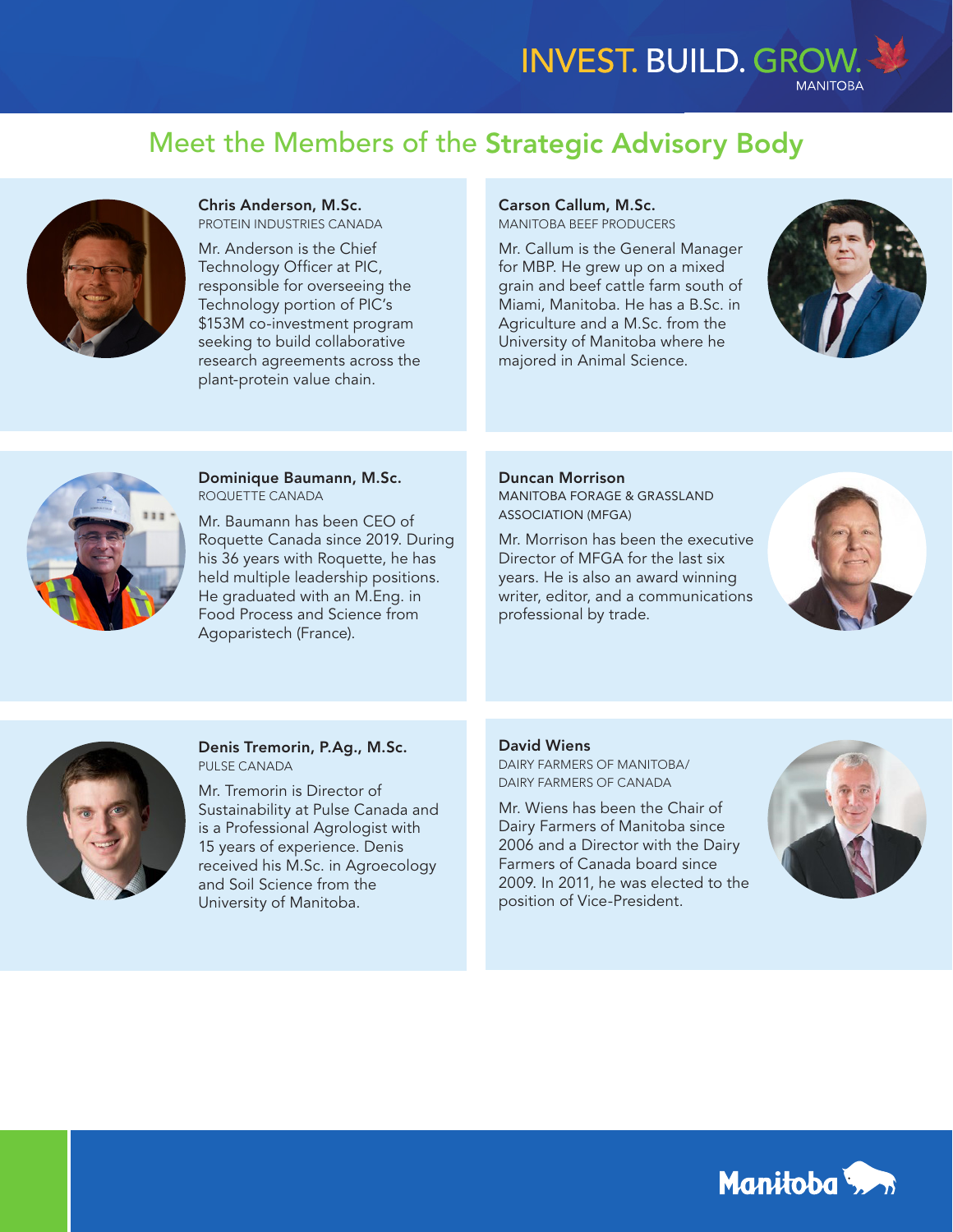# Meet the Members of the Strategic Advisory Body



Henry Rowlands DETOX PROJECT

Mr. Rowlands founded The Detox Project in 2015. They launched a Glyphosate Residue Free certification in 2017 for food and supplement brands in the U.S., which is now a USD \$204 million market.

### Dr. Egbert Knol TOPIGS NORSVIN

Dr. Knol is research director of Topigs Norsvin and serves as President of the Pig Commission of the European Association of Animal Production. He received a M.Sc. from Wageningen University, NL.





Dr. Erin Goldberg UNIVERSITY OF MANITOBA

Dr. Goldberg is the Research Associate for the Manitoba Protein Research Strategy. Prior to this she completed a Post-doctoral Fellowship at the Canadian Centre for Agri-Food Research in Health and Medicine.

#### Dr. James House UNIVERSITY OF MANITOBA

Dr. House is a professor at the University of Manitoba in the Department of Food & Human Nutritional Sciences and is the Chair of the Manitoba Protein Research Strategy. His research focuses on studying the factors influencing the quality of dietary proteins from both plant- and animal-based foods.





### Dr. Lee Anne Murphy, P.Ag PROTEIN HIGHWAY

Dr. Murphy is a board member of the Protein Highway, and a proud graduate of the University of Manitoba. Dr. Murphy combines a technical background with experience in the not-for-profit and private sectors. Her forte is building global partnerships that advance innovative agri-food concepts from vision into practice.

### Marcel Joaquin IQDIGITECH INC.

Mr. Joaquin is the Managing Director of IQFoodChain. Most recently, he was a VP with Manitoba Harvest, a BRC AA+ food manufacturer with products carried in over 10,000 independent grocers, specialty food stores and large retail chains.